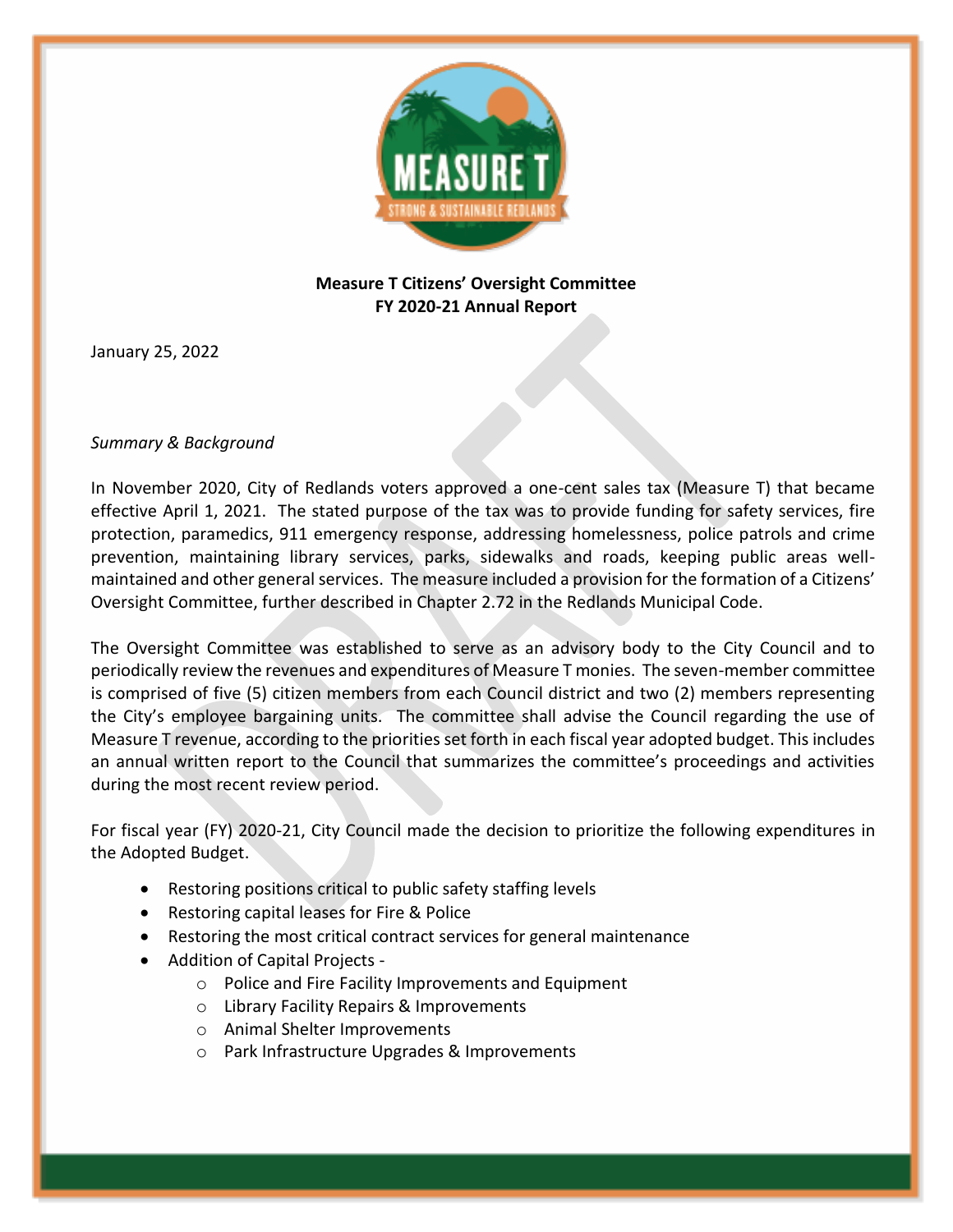During FY 2020-21, the City received a total of \$4.6 million in Measure T sales tax. This was revenue \$1.6 million over budget estimates. The FY 2020-21 Budget was revised to include approximately \$2,970,400 in Measure T spending. Because of the timing of the budgeting process, the FY 2020-21 Measure T spending was approved with less than 20 working days remaining in the fiscal year to spend the funds. As a result, few expenditures were made before June 30, 2021.

## *Financial Summary Information*

The total General Fund Revenue for fiscal year (FY) 2020-21 was approximately \$89.7 million. Measure T sales tax revenue represents 5% of these funds, or \$4.6 million. As Measure T was effective April 1, 2021, these revenues were collected between April 1, 2021 and June 30, 2021.



Due to the timing of the budget process and the effective date of Measure T, the City Council approved additional expenditures of Measure T funds for FY 2020-21 in June 2021. This included additional spending of approximately \$2.9 million on restoration of essential services, including public safety staffing, police and fire vehicles, essential maintenance services, infrastructure and park repairs, and Library improvements.